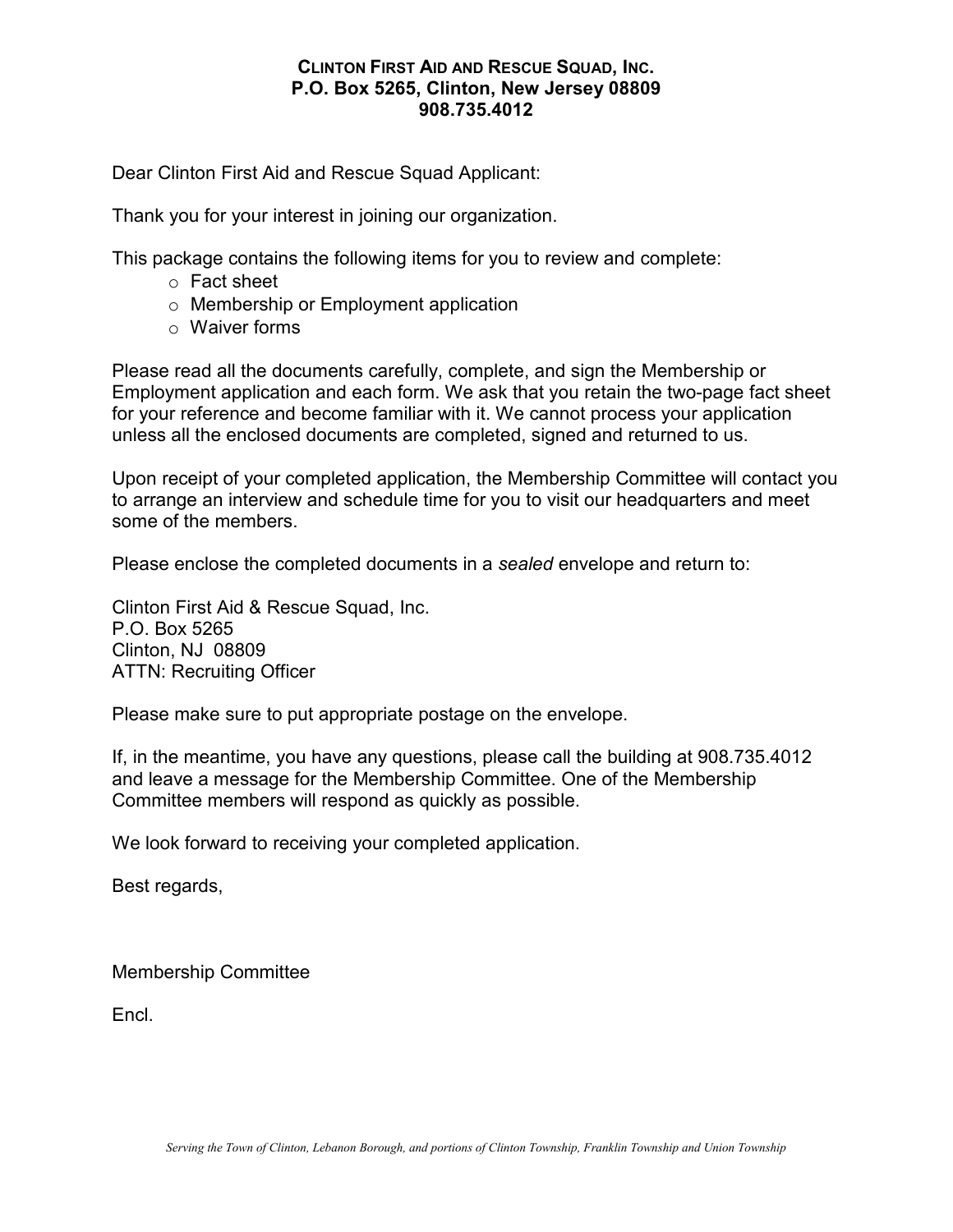# FACT SHEET

#### WHO WE ARE

The Clinton First Aid and Rescue Squad is a non-profit volunteer-run department that provides Emergency Medical and Rescue services (vehicle extrication, water rescue, collapse, trench, rope and confined-space rescue) to the Town of Clinton, Lebanon Borough, and portions of Clinton Township, Franklin Township and Union Township.

The Rescue Squad went into service on August 1, 1968 with our headquarters at the old Grandin Library building (the old Clinton Firehouse) on East Main Street. With two ambulances and a small group of dedicated members the squad answered 260 calls in our first full year of service.

Today, in our 42nd year of service, the Clinton First Aid and Rescue Squad has experienced tremendous growth in our response area population and in the number of calls for our services. We have five ambulances, a heavy rescue truck, a command unit, 3 rescue boats, a special services truck, and a technical rescue trailer. Our members run more than 2,000 calls a year in the 50+ square miles we cover.

In spite of all the growth and changes, the Clinton First Aid and Rescue Squad remains dedicated to its primary mission: providing the highest quality professional Emergency Medical Care for the sick and injured.

Our membership fall into four categories:

**EMS** Rescue Associate Water Rescue Associate Cadet<sub>\*</sub>

Within these categories several statuses of membership also exist:

Probationary Active Per Diem Salaried Leave (academic, medical, military and personal) Honorary Exempt

\* For information on becoming a cadet member, ages 16 and 17, please contact the Membership Committee for a cadet application.

#### WHAT IS EXPECTED OF YOU?

As a new member of the Clinton First Aid and Rescue Squad, Inc., you will be assigned to one of the regular duty crews. Duty crews cover calls in 12-hour shifts. Day shift runs from 06:00 to 18:00 hours. Night shift runs from 18:00 to 06:00 hours, 24 hours a day, seven days a week, 365 days a year. The following are the minimum duty time requirements, by type of Membership or Employment:

- EMS Member 24 hours per month
- EMS Per Diem/Salaried N/A
- EMS Cadet 12 hours per month\*
- Rescue Associate 24 hours per month
- Water Rescue Associate N/A

*\*Cadet members are assigned to duty crews according to the SOGs and, as a result, duty time availability may be limited. In these instances, the EMS Officers will determine Cadet duty time on a case-by-case basis.*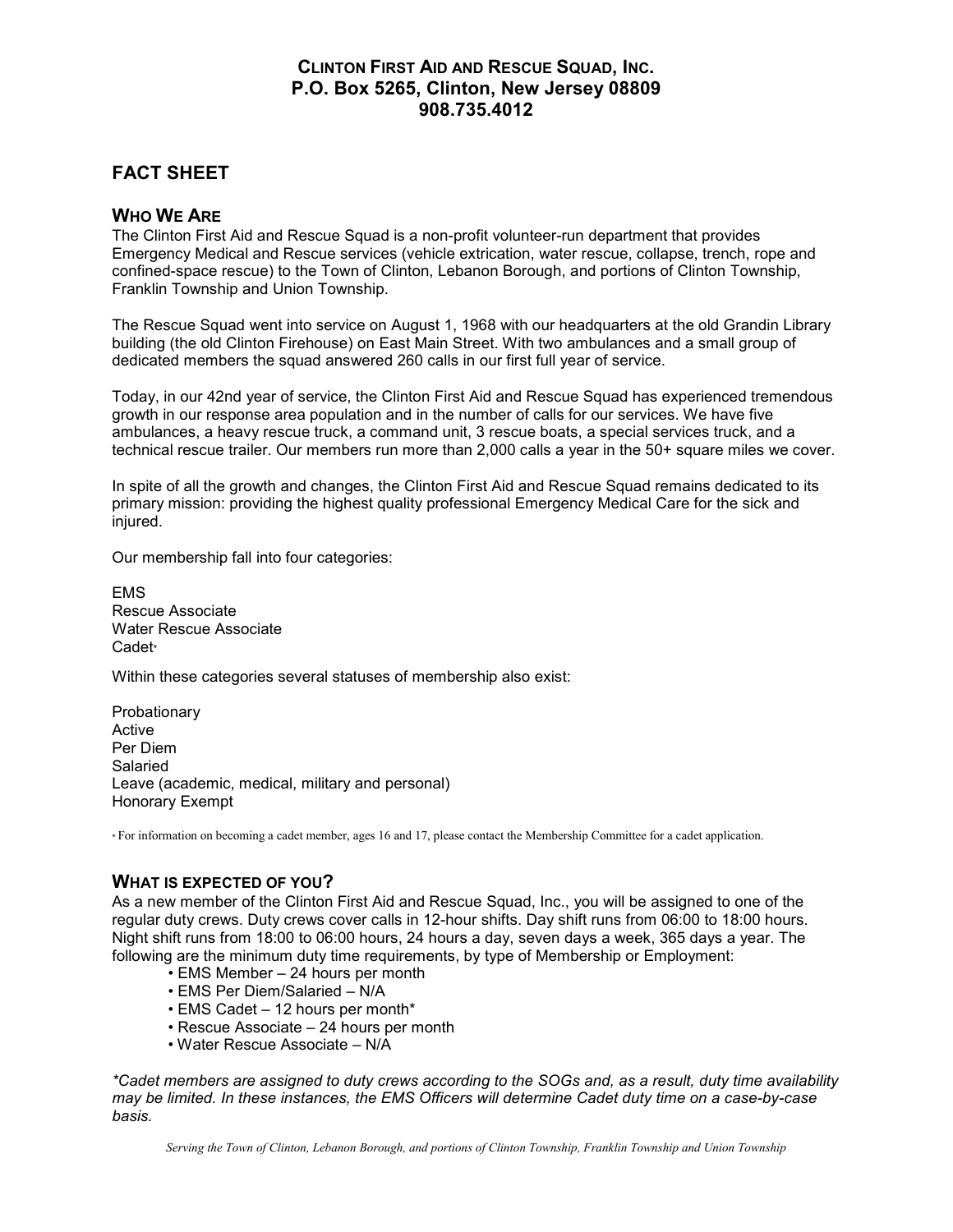# FACT SHEET

In addition, EMS and Cadet members are assigned to four Saturday day shifts each year.

Each duty crew is expected to complete a rig check at the start of each shift as well as respond to calls in accordance with the Squad's standard operating guidelines (SOGs).

Times of the day when calls are not covered by the duty crew, including second calls when the duty crews are busy and calls that require additional manpower, are considered "scramble" calls. Squad members respond to these calls in accordance with the SOGs.

In addition to providing call coverage on both a duty and scramble basis, all CFARS members are expected to attend regular monthly meetings, participate in the relevant scheduled drills and training and take part in special activities, including standbys and open houses.

#### *EMS MEMBERSHIP OR EMPLOYMENT*

To become a fully-certified EMS member of the Squad, you must possess a valid New Jersey driver's license and be capable of performing the job responsibilities of an emergency medical technician. This requires certain physical capabilities, such as the ability to lift equipment and stretchers with patients on them; to drive under hazardous conditions; the mental capability to meet and maintain training levels; and emotional capability to deal with often-stressful situations. EMS members must complete a routine agility test as outlined by the SOGs.

EMS applicants must be capable of completing classroom work at the beginning college level. Initial EMT training is the equivalent of a three or four–credit, one-semester college course. EMT-Bs must also obtain and annually re-certify in a cardiopulmonary resuscitation (CPR) course for professional health care providers. This course is offered periodically by instructors at the CFARS building specifically for Squad members.

EMT-Bs must re-certify every three years, by completing successfully a refresher course and by obtaining continuing education credits (CEU). CFARS covers the cost of each member's EMS-related training and recertification through CFARS-approved CEU courses.

#### *RESCUE ASSOCIATE MEMBERSHIP*

To become a Rescue Associate, you must be a) a fully certified EMS member of CFARS; b) an active EMS member of another rescue squad or c) a fully certified firefighter, with more than twelve (12) months experience in the applicable category.

Rescue Associates must possess a valid New Jersey driver's license, complete and annually re-certify in a cardiopulmonary resuscitation (CPR) course for professional health care providers, and be capable of performing the job responsibilities of the rescue team. This requires strenuous physical activity, including lifting and using heavy equipment; driving all Squad vehicles in hazardous conditions; mental capability to satisfactorily complete and maintain the training requirements as laid out in the relevant SOGs; and the emotional capability to deal with often-stressful situations. In addition, Rescue Associate members must complete a routine agility test as outlined by the SOGs.

#### *WATER RESCUE MEMBERSHIP*

The Squad also has special teams to respond to water rescue emergencies. These teams have unique physical and training requirements. For more information about the Water Rescue Associate category of membership, applicants must contact the Recruiting Officer at 908.735.4012 to arrange a Pre-Interview Meeting prior to submitting an application.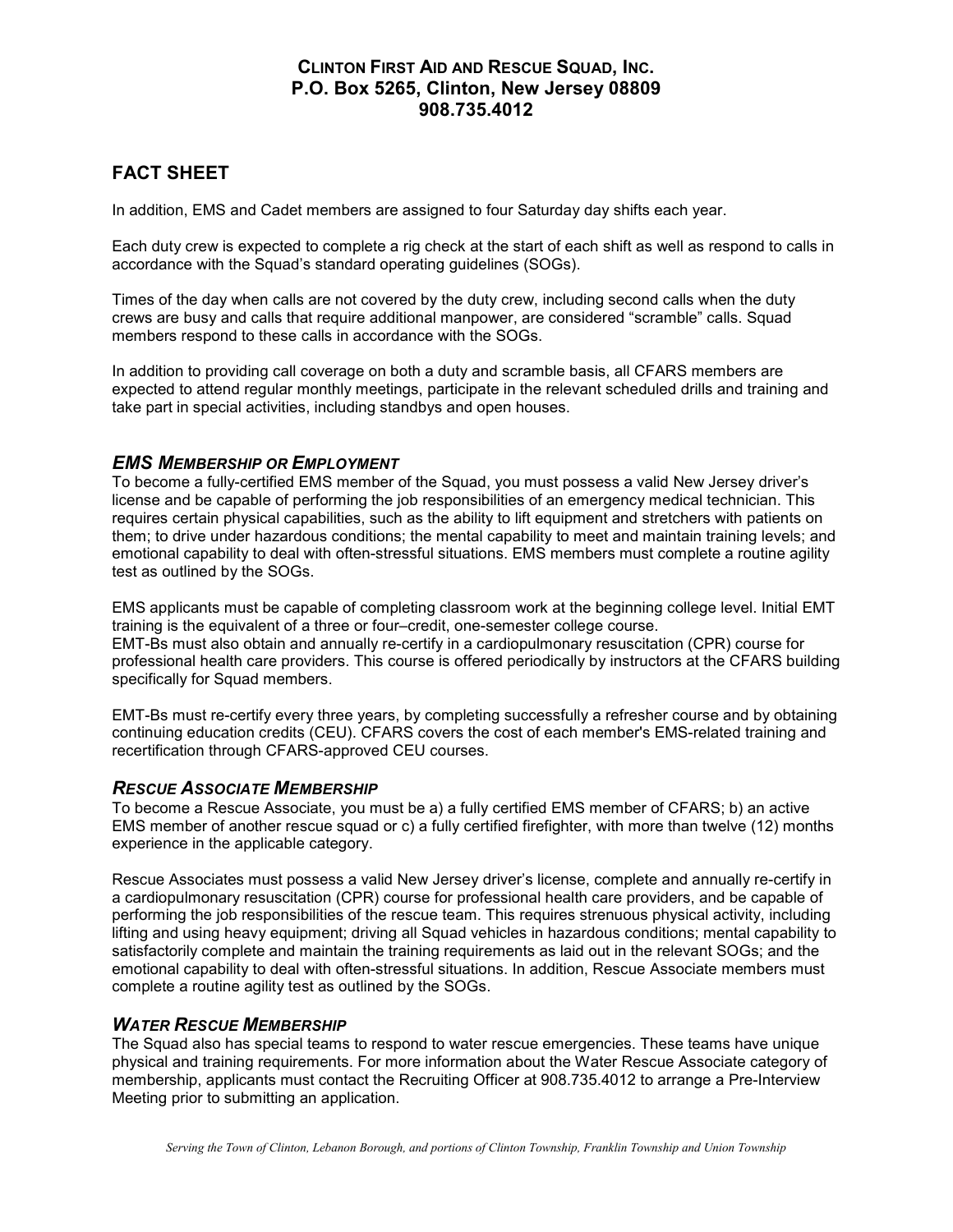# FACT SHEET

#### *CADET MEMBERSHIP*

Cadet membership is an opportunity for young adults ages 16 and 17 to serve their community while learning about pre-hospital emergency medicine.

Cadet membership requires certain physical capabilities, such as the ability to lift equipment and stretchers with patients on them; mental capability to meet and maintain training levels; and emotional capability to deal with often-stressful situations. Cadet members must also complete the EMS membership routine agility test as outlined by the SOGs.

CFARS is committed to ensuring that our Cadet members remain focused on their priorities outside of the Squad. Cadets must be enrolled in an accredited high school and maintain a C average. In addition, Cadet duty time is restricted to minimize interference with their academic pursuits.

Parent or guardian permission is required for all Cadet applicants. In addition, a parent or guardian must attend the Cadet's membership interview.

#### *PROBATIONARY STATUS*

Every Squad applicant's acceptance into Membership or Employment is subject to the satisfactory completion of a probationary period. A probationary status member's duty crew will familiarize the new member with squad-specific protocols and assist him or her in practical application of EMT classroom training, while certain procedures will be explained by specific squad training personnel. Each probationary-status member is provided a checklist to complete which helps to ensure that he or she becomes fully familiar with all squad equipment and its use.

As previously discussed, every probationary member is expected to complete their regularly scheduled duty time as well as their rotating Saturday day shift.

Additionally, all members are expected to abide by squad rules and regulations. These range from those requiring adherence to specific squad call protocols and maintaining patient confidentiality to "housekeeping." Probationary-status members are subject to immediate dismissal if they are found in violation of the Squad's SOGs.

#### WHAT HAPPENS NEXT?

After completing the Membership or Employment application forms in this packet and returning them to the Squad building, your criminal and driving records are reviewed through the police and the state division of motor vehicles.

If satisfactory, you will be interviewed by the Squad's Membership Committee. After your formal interview, the Membership Committee will then determine whether to accept your application.

While CFARS adheres to a policy of non-discrimination in its selection process, including the provision of reasonable accommodations which do not cause undue hardship, it otherwise retains the right to determine, at its sole discretion, whether an applicant would be capable of performing squad duties as outlined in the bylaws and SOGs, and thus acceptable for Membership or Employment.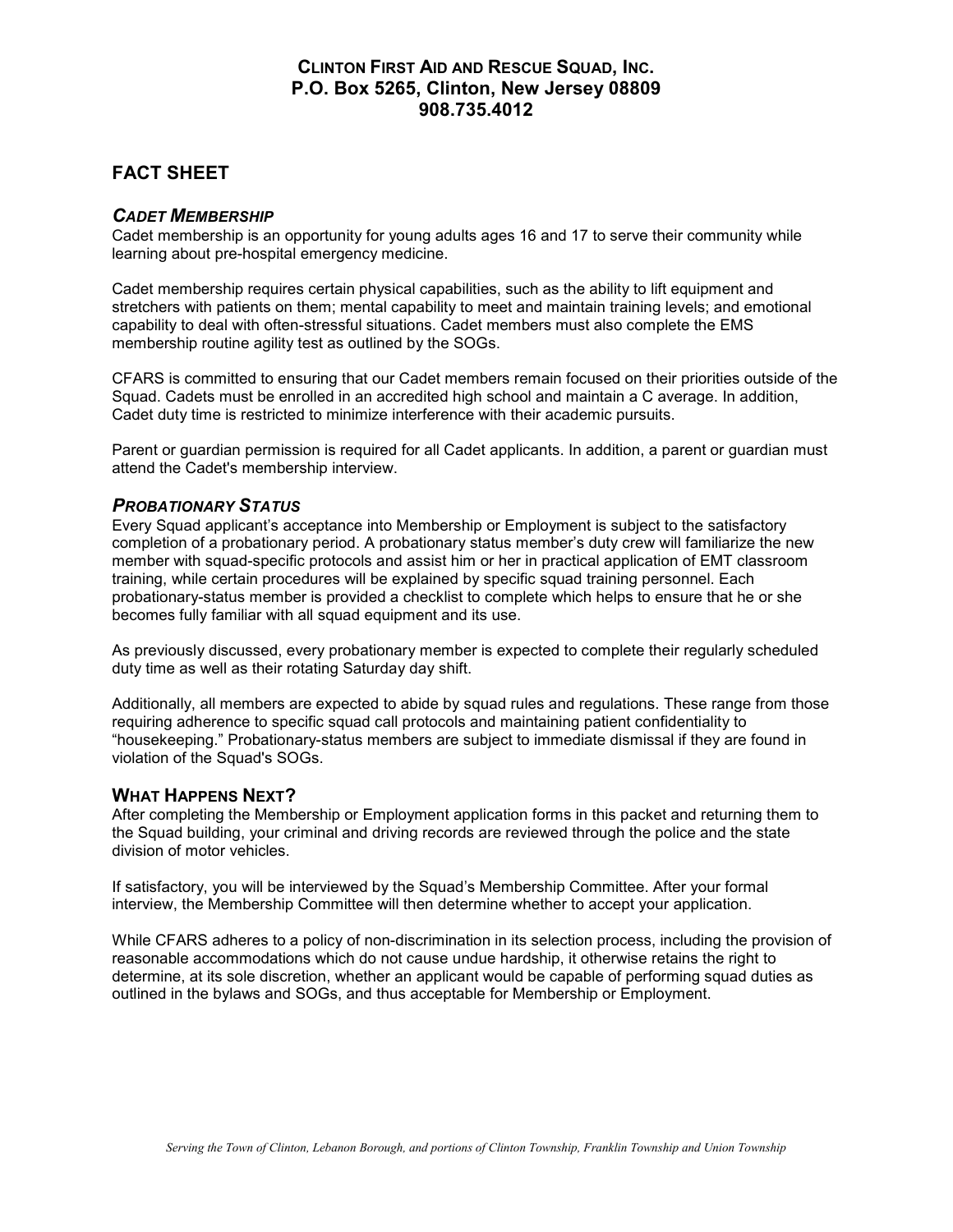## APPLICATION FOR MEMBERSHIP OR EMPLOYMENT

*Read the following carefully before completing this application.This application must be completed by the applicant. Any misstatement of fact, omissions or attempt to mislead this agency – if deliberate or in error – may lead to your disqualification at any time. This application must be printed in ink and all information filled in. If any requested data does not apply to you, indicate by entering "N/A." All questions must be answered completely or your application will be automatically disqualified.*

## *Section I: Personal Record*

| <b>Membership Category:</b> | EMS (Circle: EMS member Cadet)           |  |  |
|-----------------------------|------------------------------------------|--|--|
|                             | Compensated (Circle: Per Diem Full-Time) |  |  |
|                             | Rescue Associate                         |  |  |
|                             | Water Rescue Associate                   |  |  |

## Please list the duty period(s) for which you are available (circle day or night shift):

| Sunday (day/night)   | Monday (day/night) | Tuesday (day/night)  | Wednesday (day/night) |
|----------------------|--------------------|----------------------|-----------------------|
| Thursday (day/night) | Friday (day/night) | Saturday (day/night) |                       |

#### Name:

First **Example 2018** Middle **Contract Middle Last** 

\_\_\_\_\_\_\_\_\_\_\_\_\_\_\_\_\_\_\_\_\_\_\_\_\_\_\_\_\_\_\_\_\_\_\_\_\_\_\_\_\_\_\_\_\_\_\_\_\_\_\_\_\_\_\_\_\_\_\_\_\_\_\_\_\_\_\_\_\_\_

## Address:

\_\_\_\_\_\_\_\_\_\_\_\_\_\_\_\_\_\_\_\_\_\_\_\_\_\_\_\_\_\_\_\_\_\_\_\_\_\_\_\_\_\_\_\_\_\_\_\_\_\_\_\_\_\_\_\_\_\_\_\_\_\_\_\_\_\_\_\_\_\_ Street Apt. (if any)

\_\_\_\_\_\_\_\_\_\_\_\_\_\_\_\_\_\_\_\_\_\_\_\_\_\_\_\_\_\_\_\_\_\_\_\_\_\_\_\_\_\_\_\_\_\_\_\_\_\_\_\_\_\_\_\_\_\_\_\_\_\_\_\_\_\_\_\_\_\_ City **State** State **Zip** 

## Phone:

\_\_\_\_\_\_\_\_\_\_\_\_\_\_\_\_\_\_\_\_\_\_\_\_\_\_\_\_\_\_\_\_\_\_\_\_\_\_\_\_\_\_\_\_\_\_\_\_\_\_\_\_\_\_\_\_\_\_\_\_\_\_\_\_\_\_\_\_\_\_ Daytime **Evening** 

## E-Mail:

## Driver's License:

Number State

\_\_\_\_\_\_\_\_\_\_\_\_\_\_\_\_\_\_\_\_\_\_\_\_\_\_\_\_\_\_\_\_\_\_\_\_\_\_\_\_\_\_\_\_\_\_\_\_\_\_\_\_\_\_\_\_\_\_\_\_\_\_\_\_\_\_\_\_\_\_

\_\_\_\_\_\_\_\_\_\_\_\_\_\_\_\_\_\_\_\_\_\_\_\_\_\_\_\_\_\_\_\_\_\_\_\_\_\_\_\_\_\_\_\_\_\_\_\_\_\_\_\_\_\_\_\_\_\_\_\_\_\_\_\_\_\_\_\_\_\_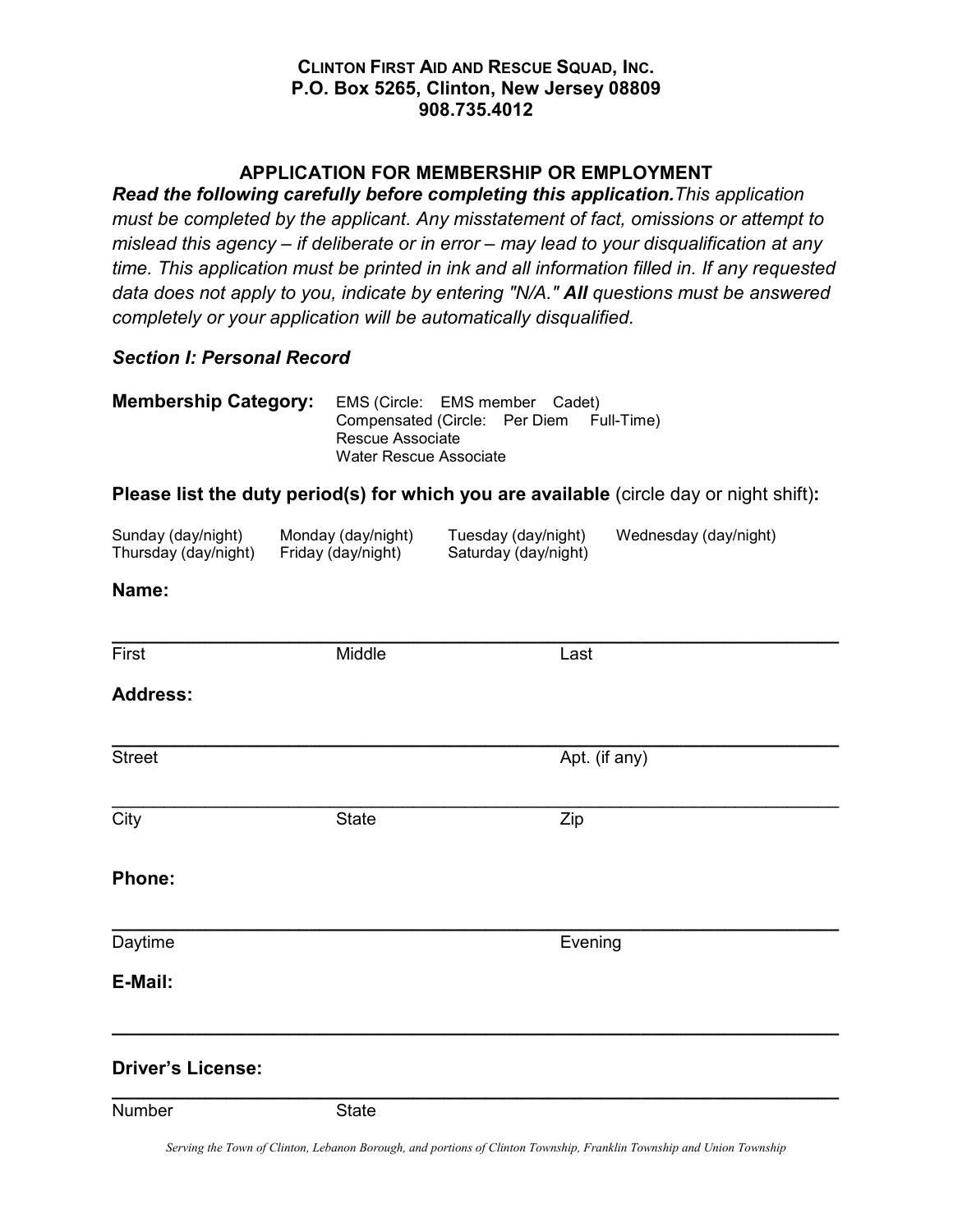## *Section II: Employment History and Education*

## Current Employer:

| Organization Name |              |          |  |
|-------------------|--------------|----------|--|
| Street Apt.       |              | (if any) |  |
| $\overline{City}$ | <b>State</b> | Zip      |  |
| Phone             |              |          |  |

Previous Employment *(List the all places of employment, from most recent to first. Include name of organization, dates of employment, and reasons for leaving)* 

## Have you ever been, or are you a member of any other emergency service (EMS, rescue, or fire), paid or volunteer?

\_\_\_\_\_\_\_\_\_\_\_\_\_\_\_\_\_\_\_\_\_\_\_\_\_\_\_\_\_\_\_\_\_\_\_\_\_\_\_\_\_\_\_\_\_\_\_\_\_\_\_\_\_\_\_\_\_\_\_\_\_\_\_\_\_\_\_\_\_\_

\_\_\_\_\_\_\_\_\_\_\_\_\_\_\_\_\_\_\_\_\_\_\_\_\_\_\_\_\_\_\_\_\_\_\_\_\_\_\_\_\_\_\_\_\_\_\_\_\_\_\_\_\_\_\_\_\_\_\_\_\_\_\_\_\_\_\_\_\_\_

\_\_\_\_\_\_\_\_\_\_\_\_\_\_\_\_\_\_\_\_\_\_\_\_\_\_\_\_\_\_\_\_\_\_\_\_\_\_\_\_\_\_\_\_\_\_\_\_\_\_\_\_\_\_\_\_\_\_\_\_\_\_\_\_\_\_\_\_\_\_

\_\_\_\_\_\_\_\_\_\_\_\_\_\_\_\_\_\_\_\_\_\_\_\_\_\_\_\_\_\_\_\_\_\_\_\_\_\_\_\_\_\_\_\_\_\_\_\_\_\_\_\_\_\_\_\_\_\_\_\_\_\_\_\_\_\_\_\_\_\_

\_\_\_\_\_\_\_\_\_\_\_\_\_\_\_\_\_\_\_\_\_\_\_\_\_\_\_\_\_\_\_\_\_\_\_\_\_\_\_\_\_\_\_\_\_\_\_\_\_\_\_\_\_\_\_\_\_\_\_\_\_\_\_\_\_\_\_\_\_\_

 $\_$  , and the contribution of the contribution of  $\mathcal{L}_\mathcal{A}$  , and the contribution of  $\mathcal{L}_\mathcal{A}$ 

\_\_\_\_\_\_\_\_\_\_\_\_\_\_\_\_\_\_\_\_\_\_\_\_\_\_\_\_\_\_\_\_\_\_\_\_\_\_\_\_\_\_\_\_\_\_\_\_\_\_\_\_\_\_\_\_\_\_\_\_\_\_\_\_\_\_\_\_\_\_

\_\_\_\_\_\_\_\_\_\_\_\_\_\_\_\_\_\_\_\_\_\_\_\_\_\_\_\_\_\_\_\_\_\_\_\_\_\_\_\_\_\_\_\_\_\_\_\_\_\_\_\_\_\_\_\_\_\_\_\_\_\_\_\_\_\_\_\_\_\_

*If yes, please list the organizations and the dates of membership and/or employment.* 

Education *(list school(s), years attended, degree or certification received)* 

Are you a United States Citizen or an alien authorized to work in the U.S.?

Serving the Town of Clinton, Lebanon Borough, and portions of Clinton Township, Franklin Township and Union Township YES or NO (circle one)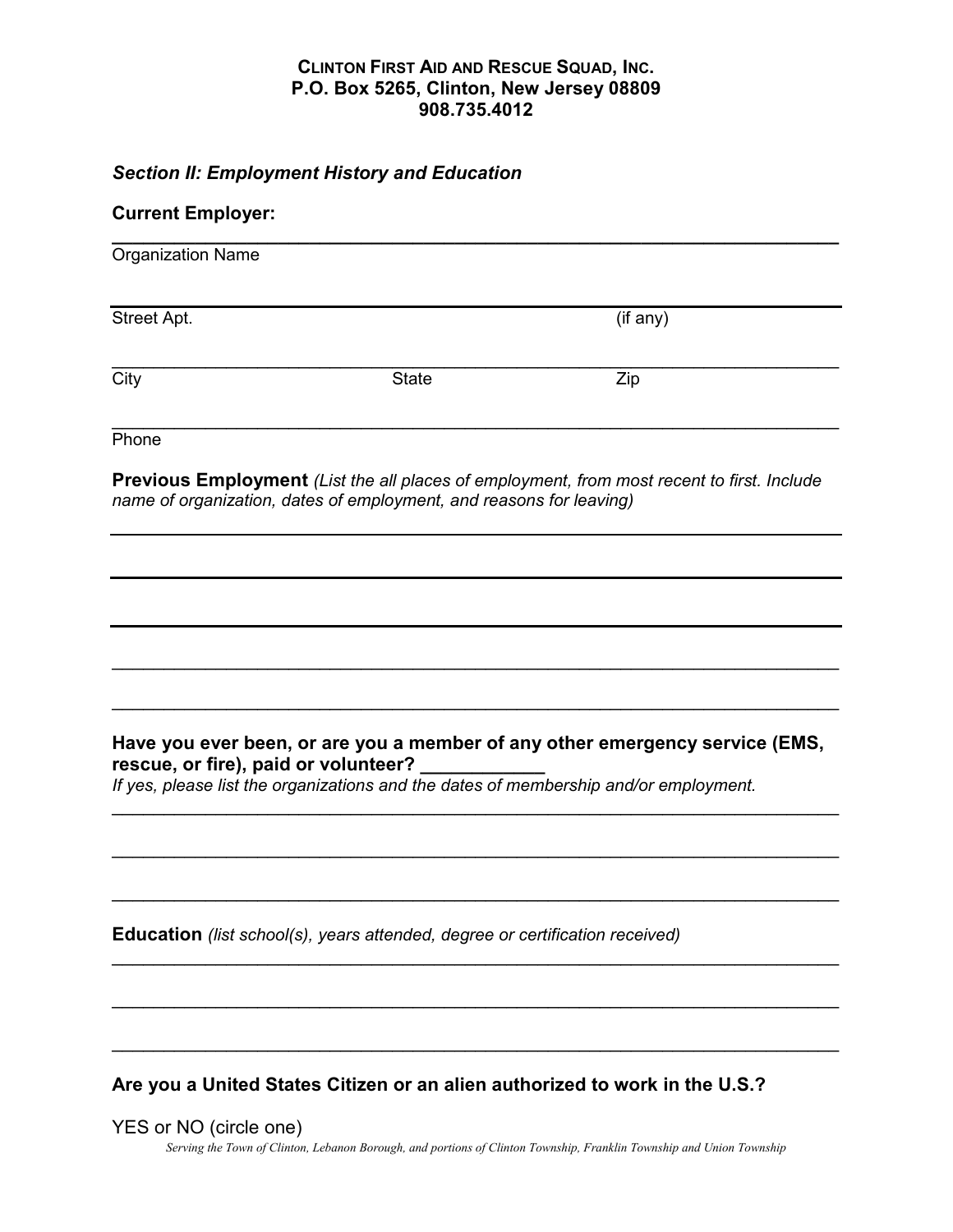\_\_\_\_\_\_\_\_\_\_\_\_\_\_\_\_\_\_\_\_\_\_\_\_\_\_\_\_\_\_\_\_\_\_\_\_\_\_\_\_\_\_\_\_\_\_\_\_\_\_\_\_\_\_\_\_\_\_\_\_\_\_\_\_\_\_\_\_\_\_

\_\_\_\_\_\_\_\_\_\_\_\_\_\_\_\_\_\_\_\_\_\_\_\_\_\_\_\_\_\_\_\_\_\_\_\_\_\_\_\_\_\_\_\_\_\_\_\_\_\_\_\_\_\_\_\_\_\_\_\_\_\_\_\_\_\_\_\_\_\_

\_\_\_\_\_\_\_\_\_\_\_\_\_\_\_\_\_\_\_\_\_\_\_\_\_\_\_\_\_\_\_\_\_\_\_\_\_\_\_\_\_\_\_\_\_\_\_\_\_\_\_\_\_\_\_\_\_\_\_\_\_\_\_\_\_\_\_\_\_\_

What prompted you to join the Clinton First Aid and Rescue Squad, Inc.?

## *Section III: Background Information*

Have you had any traffic violations, other than parking, in the past 3 years? *If yes, please list date, place and type of violations:*

\_\_\_\_\_\_\_\_\_\_\_\_\_\_\_\_\_\_\_\_\_\_\_\_\_\_\_\_\_\_\_\_\_\_\_\_\_\_\_\_\_\_\_\_\_\_\_\_\_\_\_\_\_\_\_\_\_\_\_\_\_\_\_\_\_\_\_\_\_\_

\_\_\_\_\_\_\_\_\_\_\_\_\_\_\_\_\_\_\_\_\_\_\_\_\_\_\_\_\_\_\_\_\_\_\_\_\_\_\_\_\_\_\_\_\_\_\_\_\_\_\_\_\_\_\_\_\_\_\_\_\_\_\_\_\_\_\_\_\_\_

Have you ever been charged, convicted, placed on probation, entered into a pretrial intervention (PTI) program or entered into a plea bargain in connection with a violation of law under the laws of any state, the federal government, or any other jurisdiction, other than a minor traffic violation?

YES or NO (circle one)

Have you even been subjected to limitation, suspension, or termination of your right to practice in a health care occupation or voluntarily surrender a health care licensure in any state or to an agency authorizing the legal right to work?

YES or NO (circle one)

*If you answered "yes" to either of the above questions, you must provide official documentation that fully describes the offense, current status, and disposition of the case.* 

Please list the names and contact information of three references (at least one personal and one professional; for Cadet applicants, one must be a teacher or school coach) that we may contact regarding your application.

\_\_\_\_\_\_\_\_\_\_\_\_\_\_\_\_\_\_\_\_\_\_\_\_\_\_\_\_\_\_\_\_\_\_\_\_\_\_\_\_\_\_\_\_\_\_\_\_\_\_\_\_\_\_\_\_\_\_\_\_\_\_\_\_\_\_\_\_\_\_

\_\_\_\_\_\_\_\_\_\_\_\_\_\_\_\_\_\_\_\_\_\_\_\_\_\_\_\_\_\_\_\_\_\_\_\_\_\_\_\_\_\_\_\_\_\_\_\_\_\_\_\_\_\_\_\_\_\_\_\_\_\_\_\_\_\_\_\_\_\_

\_\_\_\_\_\_\_\_\_\_\_\_\_\_\_\_\_\_\_\_\_\_\_\_\_\_\_\_\_\_\_\_\_\_\_\_\_\_\_\_\_\_\_\_\_\_\_\_\_\_\_\_\_\_\_\_\_\_\_\_\_\_\_\_\_\_\_\_\_\_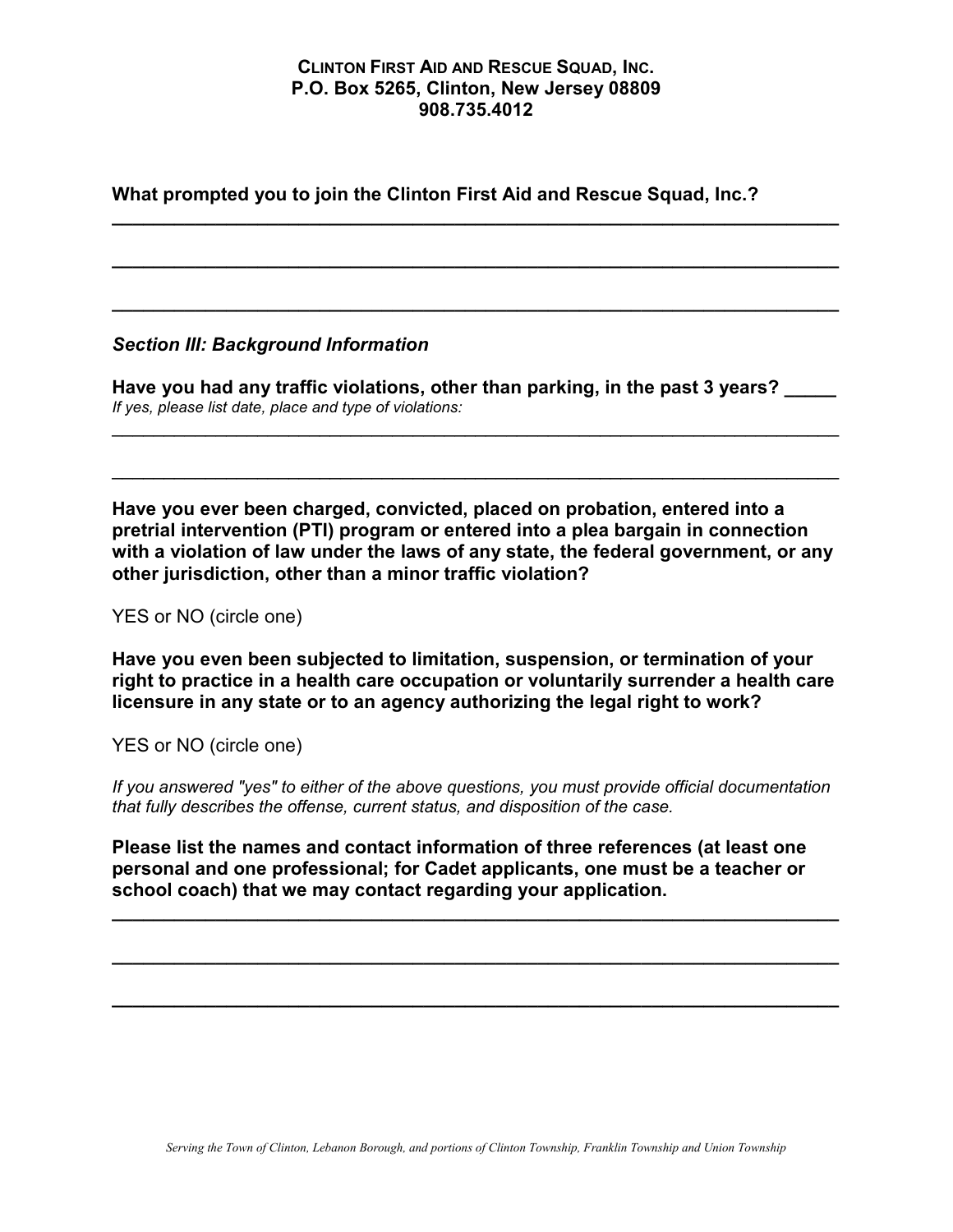### Please read carefully and sign the following statement of intent:

*I hereby apply for Membership or Employment in the Clinton First Aid and Rescue Squad, Inc. If accepted, I agree to be diligent, prompt and regular in the performance of my assigned duties and follow all policies, guidelines, rules and regulations.* 

*I* will not consume or be under the influence of alcoholic beverages or unlawful drugs while on *duty and will adhere to the CFARS alcohol and drug policy.* 

*I understand that my Membership or Employment will be rejected and can be terminated at any time if I have made any misstatement of fact, omissions or attempt to mislead this agency, if deliberate or in error.*

\_\_\_\_\_\_\_\_\_\_\_\_\_\_\_\_\_\_\_\_\_\_\_\_\_\_\_\_\_\_\_\_\_\_\_\_\_\_\_\_\_\_\_\_\_\_\_\_\_\_\_\_\_\_\_\_\_\_\_\_\_\_\_\_\_\_\_\_\_\_ Name (print) Signature Contract Date

*Volunteer members only: I agree to volunteer my services without financial remuneration. Initial:*\_\_\_\_\_\_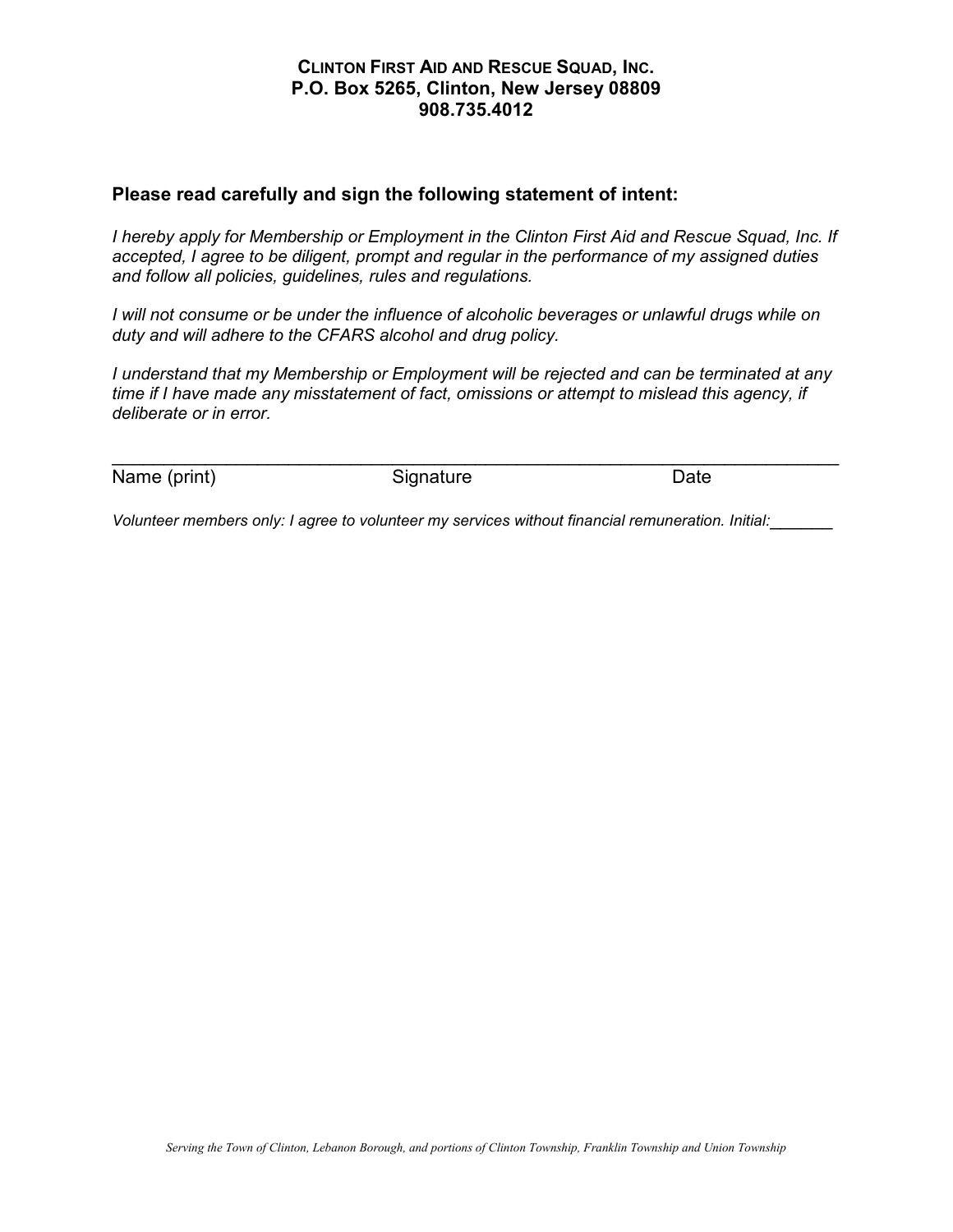| MEMBERSHIP PROFILE SHEET Information to be filled in by Membership Committee, with<br>updates attached by the Training Officer as necessary |      |  |  |  |  |
|---------------------------------------------------------------------------------------------------------------------------------------------|------|--|--|--|--|
|                                                                                                                                             |      |  |  |  |  |
|                                                                                                                                             |      |  |  |  |  |
| Criminal Background Check Confirmed (Date): ______________                                                                                  |      |  |  |  |  |
|                                                                                                                                             |      |  |  |  |  |
|                                                                                                                                             |      |  |  |  |  |
| Other (list certifications submitted at interview and expiration dates): ______________                                                     |      |  |  |  |  |
|                                                                                                                                             |      |  |  |  |  |
| Current Employment verified by: The Contract Signature                                                                                      | Date |  |  |  |  |
| <b>Cadet Applicants Only:</b>                                                                                                               |      |  |  |  |  |
| School Enrollment and Attendance verified through presentation of most recent report<br>card:                                               |      |  |  |  |  |
| <b>Officer Signature</b>                                                                                                                    | Date |  |  |  |  |
| <b>Remarks from Membership Committee:</b>                                                                                                   |      |  |  |  |  |
|                                                                                                                                             |      |  |  |  |  |
|                                                                                                                                             |      |  |  |  |  |
|                                                                                                                                             |      |  |  |  |  |
|                                                                                                                                             |      |  |  |  |  |
|                                                                                                                                             |      |  |  |  |  |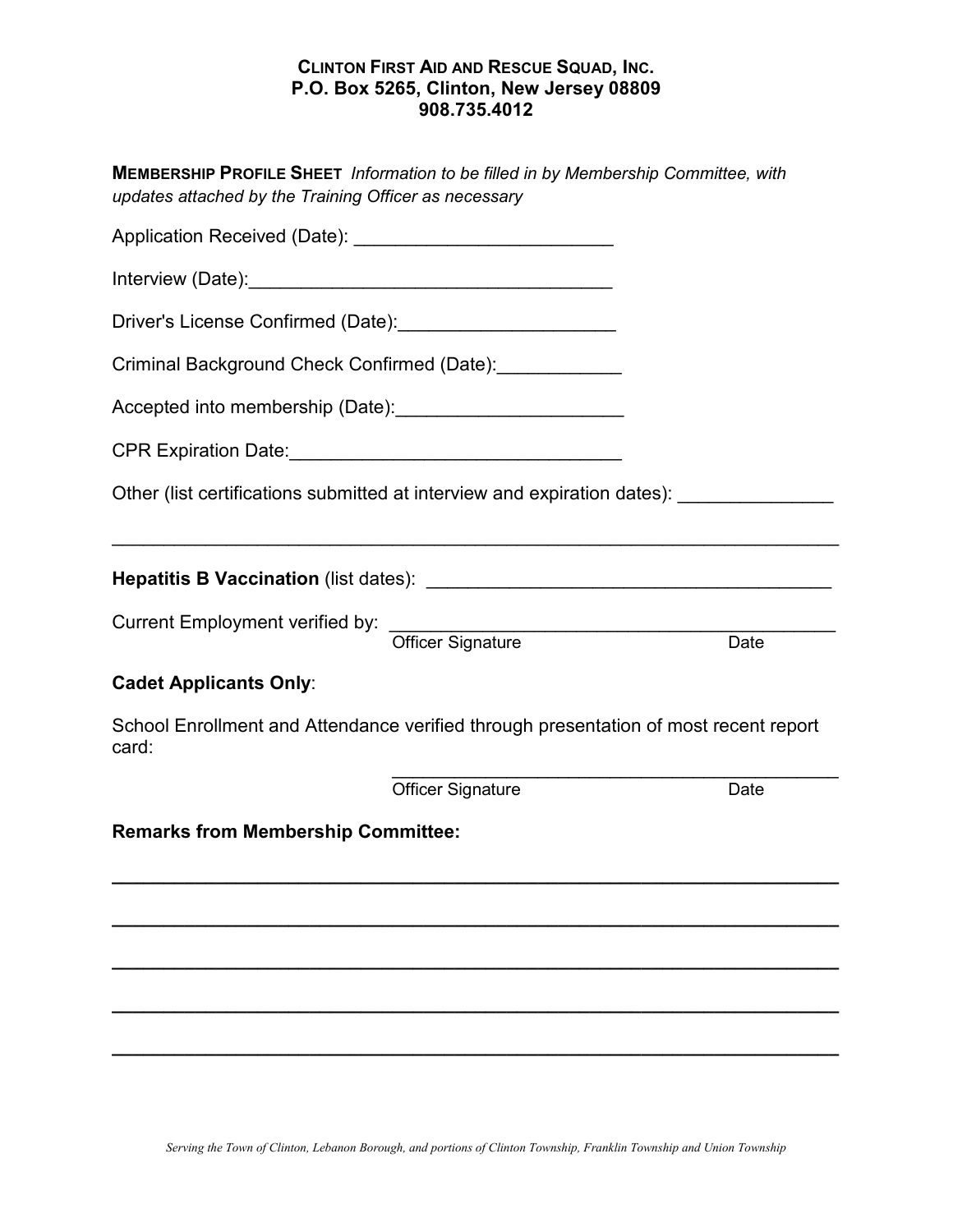#### DISCLOSURE AND RELEASE

In connection with my application for membership or employment (including contract for services) with the CLINTON FIRST AID AND RESCUE SQUAD, INC., I understand that consumer reports and criminal background records, which may contain public record information, may be requested and obtained. These reports may include information related to my criminal record and previous driving record including court actions, citations, license suspensions and revocations.

I AUTHORIZE, WITHOUT RESERVATION, ANY PARTY OR AGENCY CONTACTED TO FURNISH THE ABOVE-MENTIONED INFORMATION.

I have the right to obtain information as to the name, address and phone number of any agency providing such information and further, may request of that agency, upon proper identification, the nature and substance of all information in its files on me at the time of my request, including all sources of information as well as the recipients of any reports on me which that agency has previously furnished within the two (2) year period preceding my request.

This authorization shall remain on file and shall serve as ongoing authorization for the organization to procure criminal background information and Motor Vehicle Reports at any time during my employment, membership or contract period.

| <b>Print Name</b>                  |  |
|------------------------------------|--|
| List maiden name<br>or any aliases |  |
| Signature                          |  |
| Date                               |  |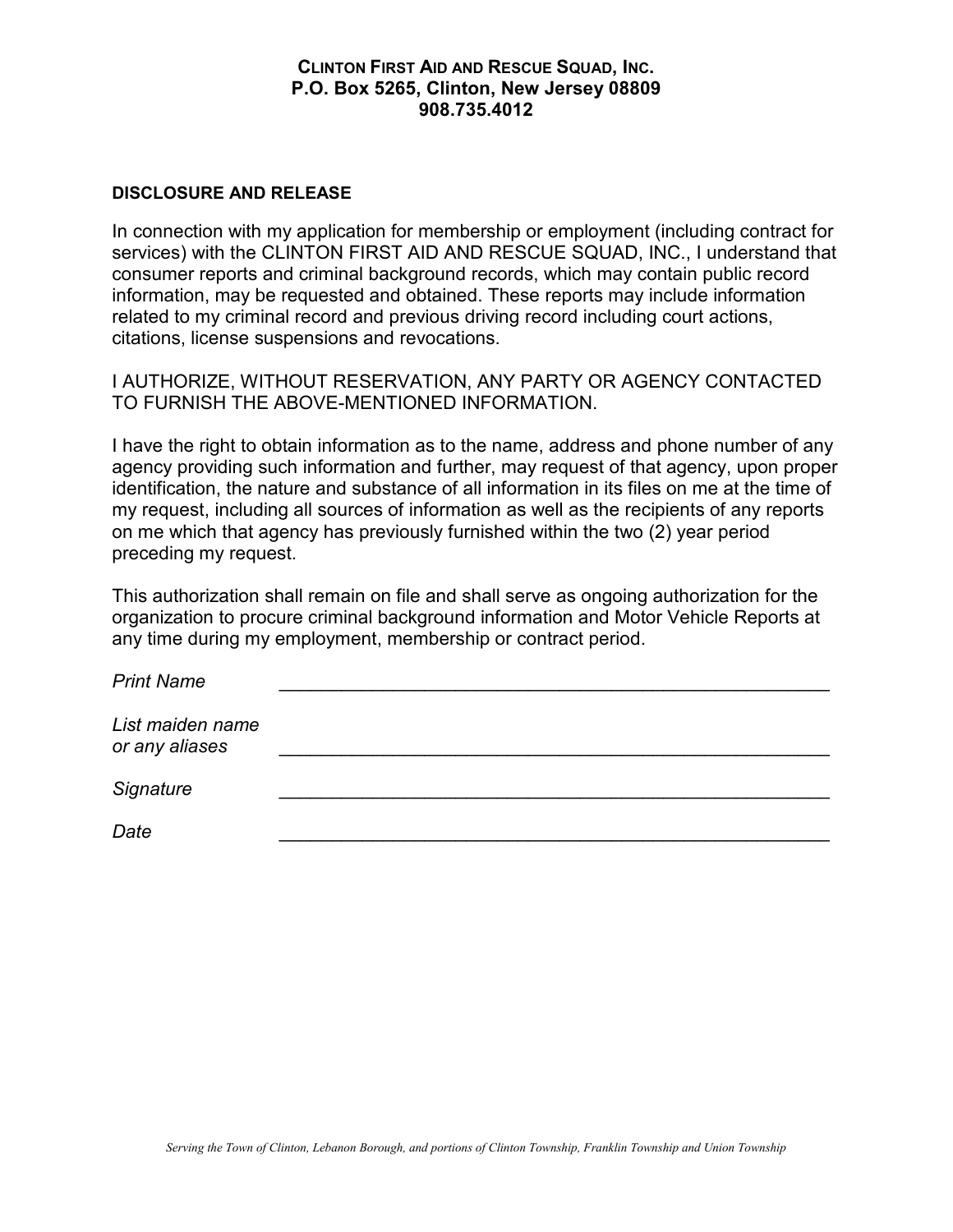*\_\_\_\_\_\_\_\_\_\_\_\_\_\_\_\_\_\_\_\_\_\_\_\_\_\_\_\_\_\_\_\_\_\_\_\_\_\_\_\_\_\_\_\_\_\_\_\_\_\_\_\_\_\_\_\_\_\_\_\_\_\_\_\_\_\_\_\_\_\_ (Please Print Name)* 

I understand that I must start my duty period within one month after being contacted by the line officer in charge of scheduling. Failure to do so will void my Membership or Employment.

I understand I must obtain certification in CPR for the Health Care Provider (or show proof of completion) within six weeks of joining the Clinton First Aid and Rescue Squad, Inc.

\_\_\_\_\_\_\_\_\_\_\_\_\_\_\_\_\_\_\_\_\_\_\_\_\_\_\_\_\_\_\_\_\_\_\_\_\_\_\_\_\_\_\_\_\_\_\_\_\_\_\_\_\_\_\_\_\_\_\_\_\_\_\_\_\_\_\_\_\_\_ *Signature* 

*\_\_\_\_\_\_\_\_\_\_\_\_\_\_\_\_\_\_\_\_\_\_\_\_\_\_\_\_\_\_\_\_\_\_\_\_\_\_\_\_\_\_\_\_\_\_\_\_\_\_\_\_\_\_\_\_\_\_\_\_\_\_\_\_\_\_\_\_\_\_ Date* 

*Witness* 

*For EMS members only:* I understand that I should take the first available Emergency Medical Technician (EMT) course. If I cannot, I will take the next course available  $($ Initial here).  $\qquad \qquad \qquad$ 

*\_\_\_\_\_\_\_\_\_\_\_\_\_\_\_\_\_\_\_\_\_\_\_\_\_\_\_\_\_\_\_\_\_\_\_\_\_\_\_\_\_\_\_\_\_\_\_\_\_\_\_\_\_\_\_\_\_\_\_\_\_\_\_\_\_\_\_\_\_\_*